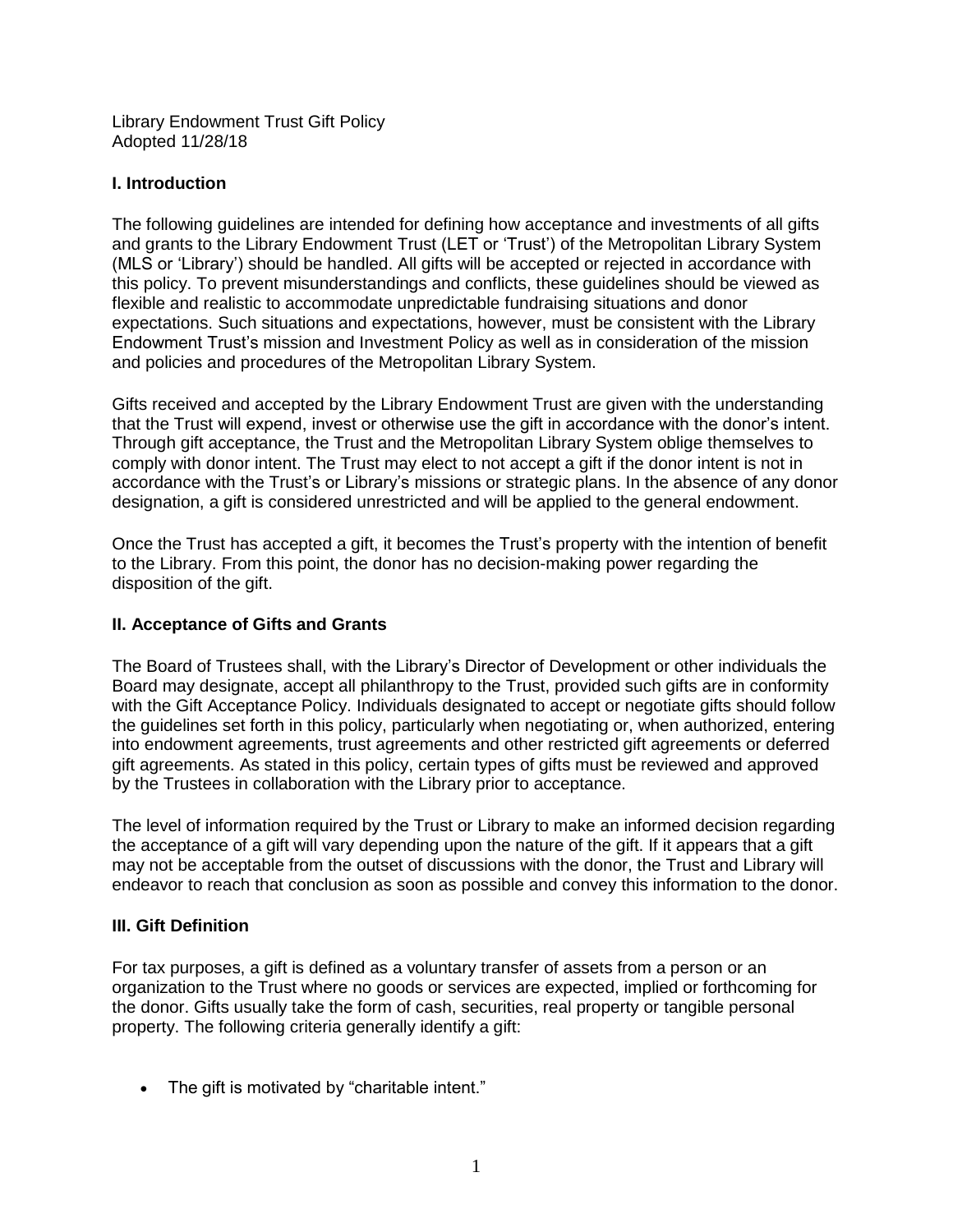- Gifts are irrevocable transfers of assets. The LET is not obliged to return unexpended funds. (If, for some reason, the Trust or Library are unable to comply with the donor's intent, a return of gift may be issued at the Trust's discretion. Out of pocket expenses may be deducted from the gift before it is returned).
- Gifts are not generally subject to an exchange of consideration or other contractual duties between the Trust, the Library and the donor, except for certain deferred gifts as set out in this policy.
- Generally, funds received from individuals and family Foundations will be classified as gifts. Funds received from corporations, corporate Foundations, and major national Foundations are classified as gifts unless the grant requires performance or other consideration (i.e. matching, challenge grant).

# **IV. Gift Restrictions**

Unrestricted gifts are encouraged and will support general endowment growth.

Gifts in any amount can be temporarily restricted by the donor and will be passed through to the Library when the restrictions are for any of the specific funds or needs established by the Library as follows:

- Collection Anywhere
- Staff Recognition/Achievement
- System-Wide Programming
- Lee B. Brawner Scholarship Grant
- Donna Morris Scholarship
- Summer Reading
- Staff Development Day
- Holocaust Collection
- Special Collections
- Additionally, gifts of any amount that are temporarily restricted by the donor for the betterment of any specific Library location will be passed through the Metropolitan Library System to that Library location.

Temporary gift designations requested by the donor that that are not included in the existing list of designated Library funds may be considered by consultation among the donor, the Trust and the Director of Development for the Library with approval by the Library's Chief Financial Officer.

Gifts of \$10,000.00 or more may be placed in a permanently restricted endowed fund with a gift agreement that is accepted by the Trust, the Library and the donor.

Restriction(s) placed on the use of the funds contributed to the Trust or Library may be rendered illegal, unreasonable or unable to be fulfilled due to circumstances, including, but not limited to: the termination of a Library program, collection or facility; a surplus of funds available from other sources to fulfill the designated purpose; the insufficiency of the restricted funds to fulfill the designated purpose where no funds from other sources are available to supplement the restricted funds; or the designated purpose is no longer consistent with the mission of Library and its needs. If the donor(s) are unavailable to alter the account restriction(s), the Trust or Library, if reasonably practicable, shall consult with donor's representative or close family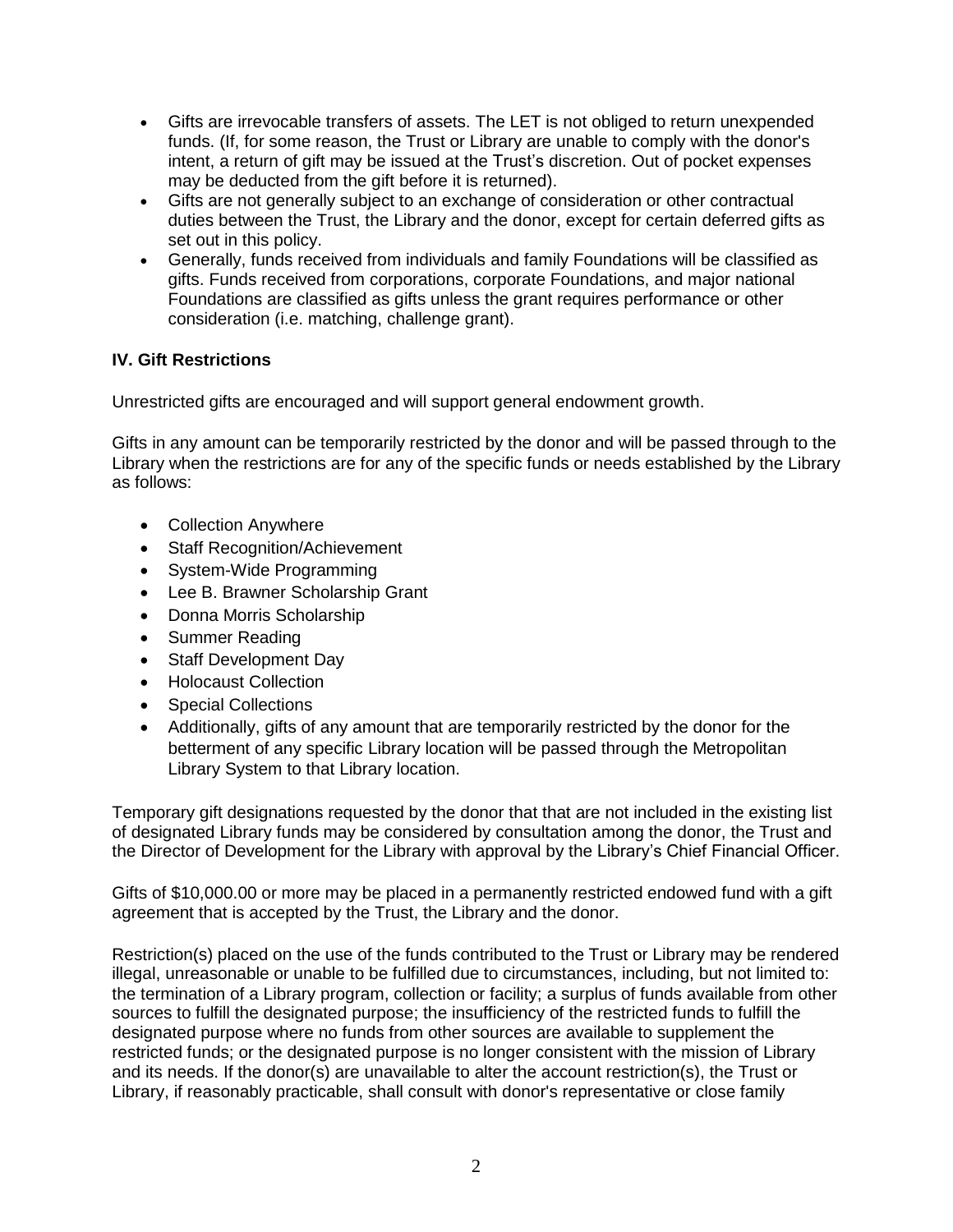members to restructure the gift. In the absence of agreement, the Trust or Library may seek approval of a court with jurisdiction to remove or modify such restriction(s). If termination of the restriction(s) is obtained, the Trust or Library may seek to use the funds for a purpose deemed appropriate assuming the restriction is removed.

# **V. Gift Acceptance Conditions**

The Trust will accept only gifts and grants that are consistent with the core values of Library and are:

- compatible with the missions of the Library and Trust
- compatible with the Trust's nonprofit status.

Unless a specific exception is granted by the Trust the Trust and Library will not accept any gift that:

- violates any federal, state or local statute or ordinance;
- creates a fund with restrictive clauses or conditions for the Trust or Library
- commits the Trust or Library to name a fund where the gift is revocable in any way;
- requires the Trust or Library and its administration to employ a specified person at a future date;
- contains unreasonable conditions (i.e. a lien or other encumbrance) on gifts of partial interests and property;
- exposes the Trust or Library to litigation or other liabilities;
- requires the payment of maintenance costs or other expenses (i.e. debt service) for which no specific provision has been made; or
- appears to be financially unsound.

Unless a specific exception is granted by the Trust, the Trust will immediately sell all gifts of stock or property so that it can invest the proceeds in accordance with the Trust's investment policies. Gifts of stock or property designated for Endowment may be held by the Trust's investment fund manager if the gift meets the investment objectives.

# **VI. Fees**

## *A. Finder's Fees or Commissions*

Consistent with the codes of ethics of the Association of Fundraising Professionals and the National Committee on Planned Giving, no finder's fee or commission of any type will be paid by to any party in connection with the completion of a gift.

## *B. Professional Fees*

Reasonable costs of gift acquisition, such as transaction costs and professional fees, will normally be borne by the donor. However, there may be occasions when a prospective donor conditions the gift on the Trust's or Library's agreement to pay such costs. The Trust or Library will verify the reasonableness of the costs and that the cost reimbursement complies with state and federal requirements, including but not limited to tax laws and professional ethical guidelines. If appropriate, the Trust or Library may agree to cover gift acquisition costs from its operating budget.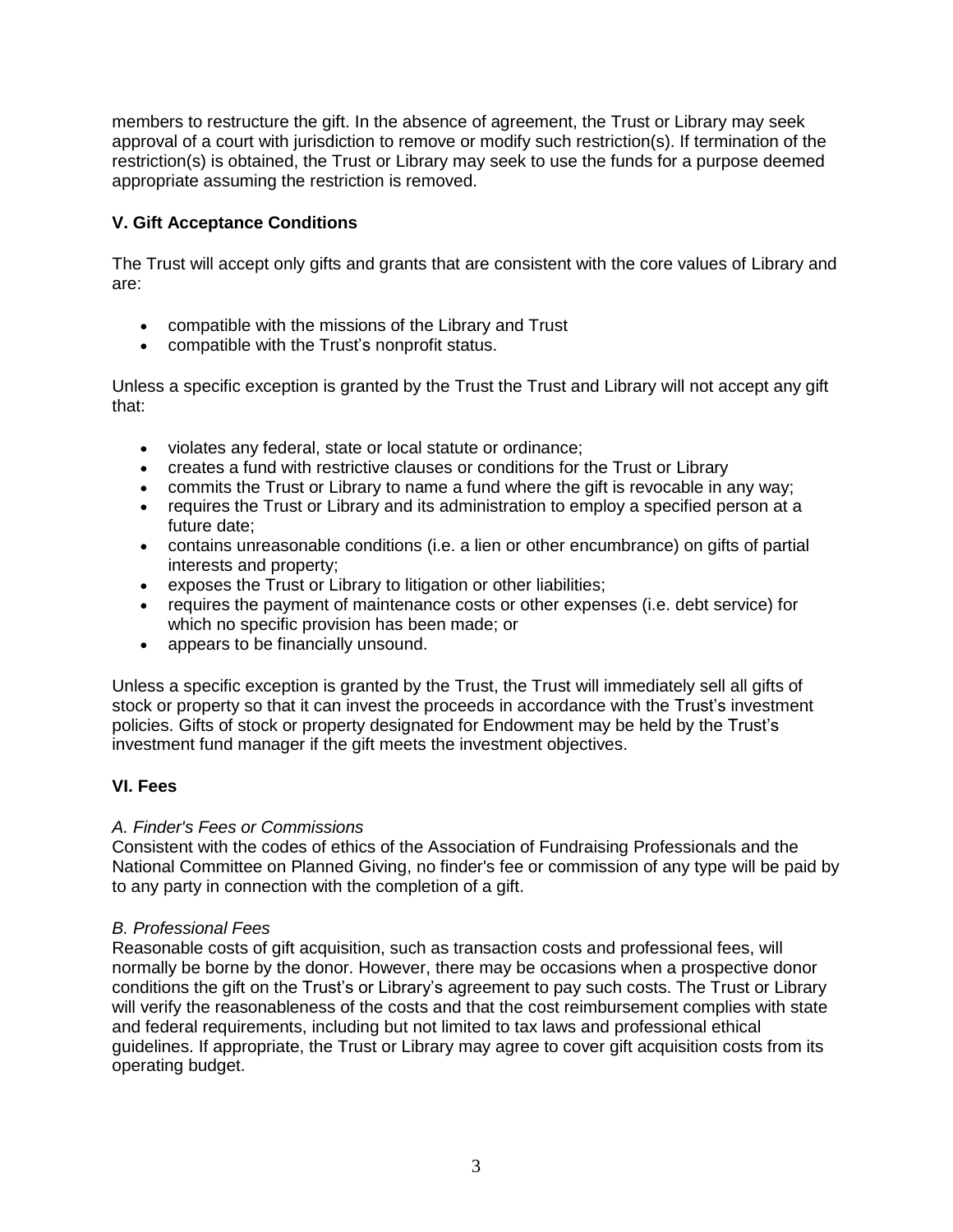### *C. Administrative Fees*

To the extent permitted by law, the Trust reserves the right to levy an administrative fee on endowment accounts where appropriate. The Trust's Finance Committee and the Library's Business Office will establish fees annually based on the actual cost of administration of gifts.

### **VII. Appraisals**

All appraisals of real and personal property contributed to the Trust or Library shall be done in accordance with IRS Publication 561, "Determining the Value of Donated Property." A real property valuation should be prepared by an appraiser. Personal property should be appraised by a qualified appraiser.

Expenses incurred to obtain an appraisal shall be the responsibility of the donor unless special circumstances exist that make it appropriate for the Trust or Library to share the cost. Any appraisal cost borne by the Trust or Library must be approved by collaboration with the Trust, Library and donor.

### **VIII. Professional Advisors**

All prospective donors will be urged to seek their own counsel in matters of estate planning, taxes and planned gifts. The Library nor the Trust shall not give legal advice. Trustees and staff may provide examples however, the donor and their counsel must bear responsibility for all legal conclusions and advice. The Library nor the Trust are not bound by any advice given.

### **IX. Gift Acknowledgement**

The Library staff will acknowledge the receipt of all gifts to the Trust in writing and in a manner which satisfies the IRS's substantiation requirements for the deduction of charitable gifts by individual donors. Donor acknowledgments will be done in conjunction with administrative work outlined in the Memorandum of Understanding between the Trust and the Library.

## **XII. Types of Acceptable Gifts**

Gifts are either outright or deferred. The most common gifts to the Trust are outright gifts. Deferred gifts, also called planned gifts, are typically arranged with Trust during the donor's lifetime, but the benefits to the Library do not accrue until a later time, usually after the death of the donor or his/her beneficiaries. Bequests are the most common deferred gift. Other such gifts include naming the Trust or Library as the beneficiary of a life insurance policy.

Trustees have approved the following types of gifts to the Trust subject to the guidelines and policies set forth below and established policies to be followed in the solicitation and acceptance of gifts and grants to the Trust or Library.

## A. Outright Gifts

#### 1. Cash and Checks

*a. Policy* Cash and checks shall be accepted regardless of the amount.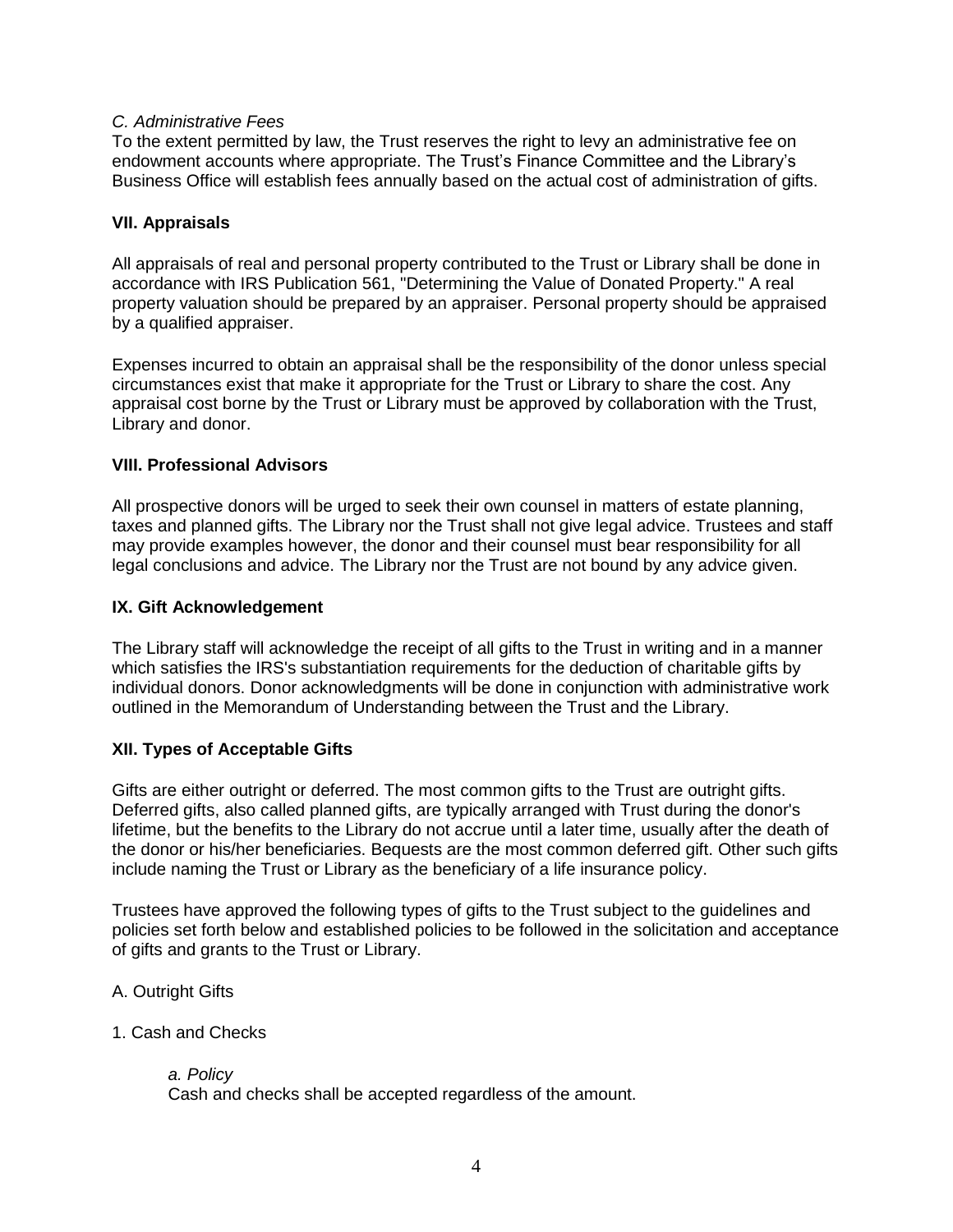#### *b. Guidelines*

Checks shall be made payable to the Library Endowment Trust. The value of any cash or check gift is its face value.

#### 2. Wire Transfers

#### *a. Policy*

Donors may initiate a wire transfer to make a gift. This is common for large amounts of money and particularly at the end of the calendar and fiscal years. *b. Guidelines* Wire transfers will be counted at the face value on the day of the transfer.

#### 3. Publicly-Traded Securities

#### *a. Policy*

Securities that are traded on the New York and American Stock Exchanges, as well as other major U.S. and foreign exchanges and the NASDAQ; corporate bonds; government issues and agency securities may all be accepted by the Trust

#### *b. Guidelines*

The Trust's Treasurer/Secretary shall sell such securities as soon as possible after the securities have been transferred to the Trust unless the securities fall within the investment policies or the donor restrictions on the securities.

The value of a gift of securities is the mean (average) of the high and low of the stock(s) or bond(s) on the day the transfer is effected by the donor to the Trust. The value of less actively traded securities, rarely traded securities or a security that does not trade on the gift date should be determined according to IRS regulations.

### 4. Gifts in Kind

#### *a. Policy*

Gifts in Kind of materials or services that will benefit the purpose of a special event or Trust operations will be accepted by the Trust and receipted by Library staff per IRS guidelines.

Gifts in kind of materials or services that will benefit the collection of the Library or benefit the purposes of operations within the Library are reviewed by Library staff prior to acceptance and generally not accepted by the Trust.

#### 5. Gifts of Real or Tangible Personal Property

#### *a. Policy*

The Trust may accept gifts of real or tangible personal property, both improved and unimproved, only after review and approval by the Finance Committee, the Board of Trustees and in consultation with legal counsel.

#### *b. Guidelines*

The Trust may require one or more of the following items in order to review a gift of real or tangible personal property: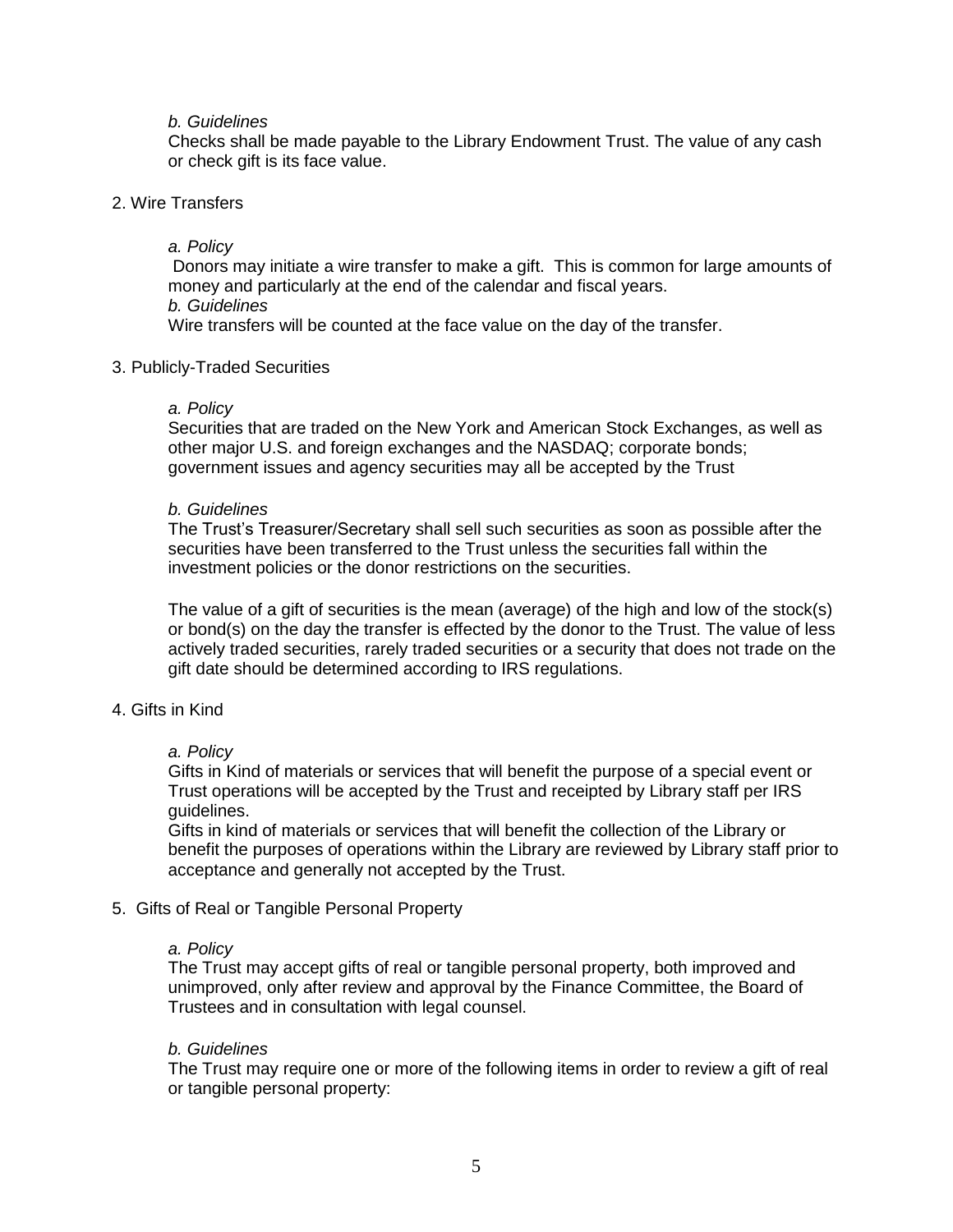- A preliminary title report clear of unacceptable encumbrances, performed by a reputable title insurance company
- An MAI (Member of the Appraisal Institute) appraisal by a qualified appraiser
- A phase one environmental audit indicating that ownership will not expose the Trust to environmental liabilities
- A market feasibility study for purposes of liquidation
- An on-site evaluation by a Trustee or a designated representative of the Trust
- A structural engineering report (when applicable)
- A review of leases (for commercial properties)
- A disclosure statement for residential properties (when applicable)

A donor must pay for any initial appraisal made on the property. Unless waived by the Trust, it is the responsibility of a donor to cover all the costs involved in an environmental impact study, title search and any other related studies.

Special attention shall be given to the receipt of real estate encumbered by a mortgage. The Trust's ownership of such property may give rise to unrelated business income tax for the Trust and disqualification of certain split interest gifts unless handled in a proper manner.

No gift of personal property subject to the requirement of ownership or maintenance in perpetuity shall be accepted without prior approval of the Trust. No perishable property or property that would require special facilities, maintenance, or security to be properly safeguarded shall be accepted without prior approval of the Trust.

### B. Deferred Gifts

Any planned giving agreement that requires execution by the Trust shall first be reviewed and approved as to form and substance by the Trustees and with appropriate legal counsel as approved by the Trust. It is recommended that prospective donors who are considering gifts to the Trust or Library that will take effect at the donor's death, consult with the Director of Development of the Library regarding how to properly designate the gift to the Trust and to discuss any trust or bequest restriction that is being considered.

#### 1. Bequests

#### a. Policy

Direct, unencumbered bequests shall be accepted by the Trust if the underlying assets are in conformance with the guidelines set forth in Section A: Outright Gifts. If the underlying assets are not in conformance with the guidelines, the bequest shall be referred to the Finance and Investment Committee for consideration. The Trust reserves the right to disclaim gifts from the estates or trusts of deceased donors that are not in keeping with the terms of this policy.

#### b. Description

A bequest to the Trust is made in the donor's will or revocable trust. The donor can designate a specific amount, a percentage, or the remainder of an estate to the Trust.

#### c. Guidelines

Donors should be encouraged to notify the Library's Director of Development when considering a bequest in order to ensure that the assets left to the Trust and/or Library